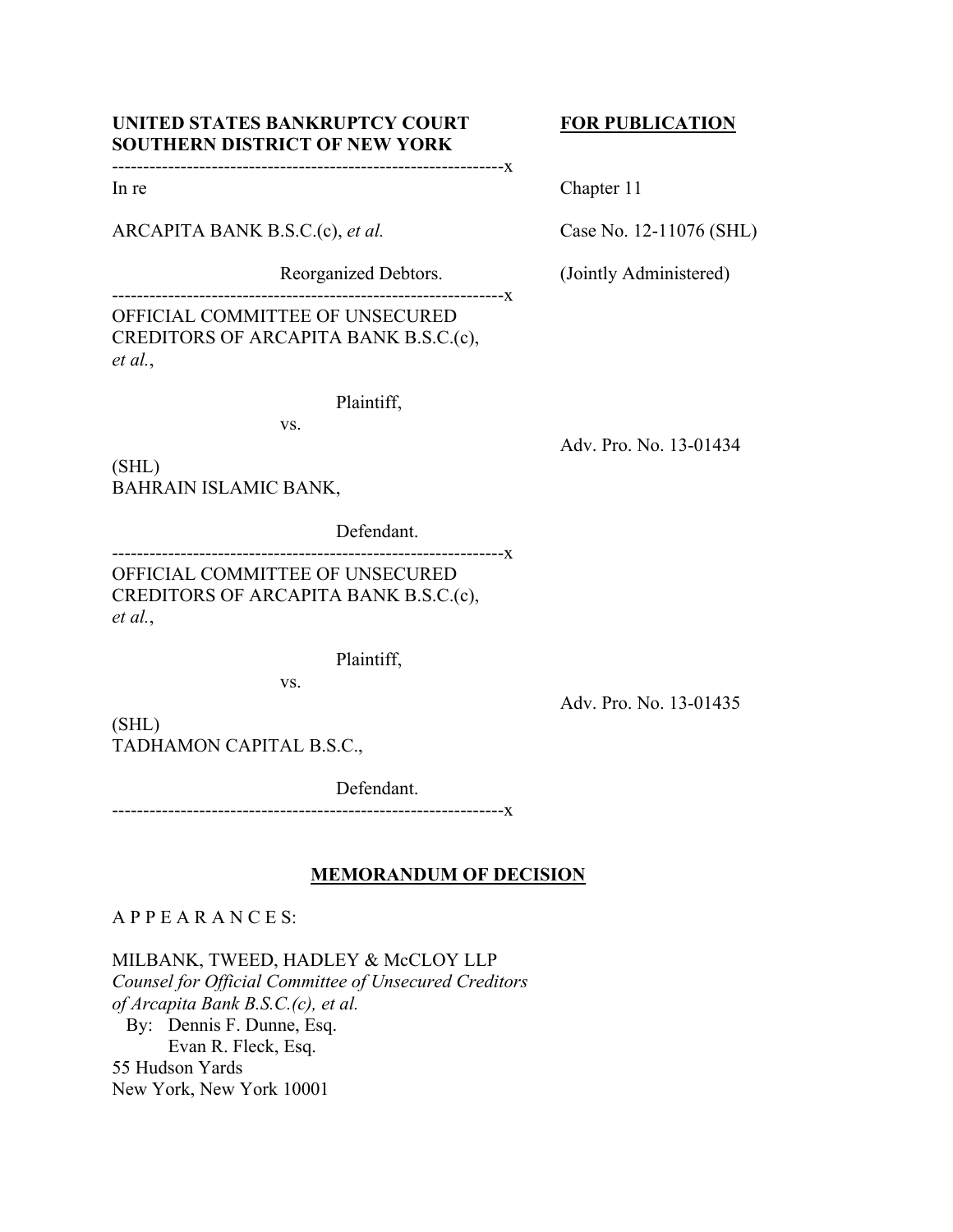-and-

 By: Andrew M. Leblanc, Esq. Samir L. Vora, Esq. 1850 K Street, NW, Suite 1100 Washington, D.C. 20006

K&L GATES LLP *Counsel for Bahrain Islamic Bank and Tadhamon Capital B.S.C.*  By: John A. Bicks, Esq. Brian D. Koosed, Esq. 599 Lexington Avenue New York, New York 10022

## **SEAN H. LANE UNITED STATES BANKRUPTCY JUDGE**

Before the Court is the plaintiff's request for entry of proposed orders (the "Proposed Orders")<sup>1</sup> granting the summary judgment motions of the Official Committee of Unsecured Creditors (the "Committee") of Arcapita Bank B.S.C.(c) and its affiliated debtors (collectively, the "Debtors") and denying the cross-motions for summary judgment of Bahrain Islamic Bank ("BisB") and Tadhamon Capital B.S.C. ("Tadhamon" and, together with BisB, the "Defendants").<sup>2</sup> The Defendants raise two objections to the Proposed Orders: 1) the Committee requests an inappropriate rate of prejudgment interest, and 2) the Proposed Orders should include language allowing each Defendant a general unsecured claim against the Debtors' bankruptcy estate in the event that the Defendants satisfy the respective judgments against them in full in these adversary proceedings. *See Obj. to Proposed Orders Granting Pl.'s Mot. for Summ. J. and Denying Defs.' Cross-Mot. for Summ. J.* at 1–3 [Adv. Pro. No. 13-01434, ECF No. 99; Adv. Pro.

<sup>1</sup> *See Proposed Order Granting Pl.'s Mot. for Summ. J. and Denying Defs.' Cross-Mot. for Summ. J.* [Adv. Pro. No. 13-01434, ECF No. 98]; *Proposed Order Granting Pl.'s Mot. for Summ. J. and Denying Defs.' Cross-Mot. for Summ. J.* [Adv. Pro. No. 13-01435, ECF No. 100].

<sup>2</sup> Because the Proposed Orders filed in each adversary proceeding raise substantially similar issues and the objections are essentially identical, the Court has chosen to address them together in this decision.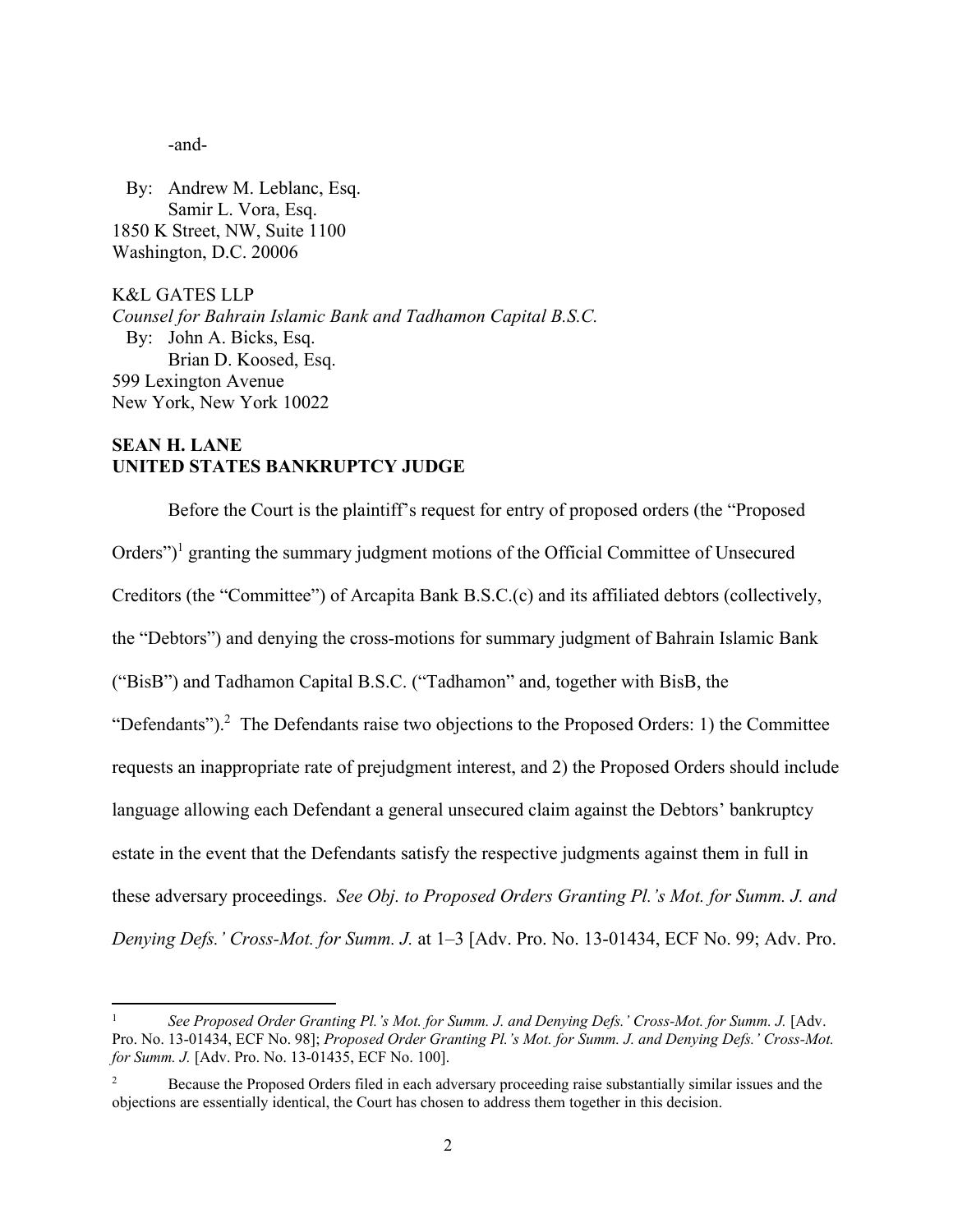No. 13-01435, ECF No. 101] (the "Objections"). For the reasons set forth below, the Objections to the Proposed Orders are denied.

### **BACKGROUND**

Familiarity with the underlying facts of these adversary proceedings is presumed. *See Off. Comm. of Unsecured Creditors of Arcapita Bank B.S.C.(c) v. Bahrain Islamic Bank (In re Arcapita Bank B.S.C.(c))*, 628 B.R. 414 (Bankr. S.D.N.Y. 2021). Prior to its bankruptcy filing, Arcapita was licensed as an Islamic wholesale bank by the Central Bank of Bahrain and operated as an investment bank and global manager of Shari'a-compliant alternative investments. *See id.* at 423. Arcapita maintained a prepetition business relationship with each of the Defendants, through which Arcapita and the Defendants made several Shari'a-compliant short-term investments with one another. *See id.* at 423–29. Upon its bankruptcy filing, Arcapita attempted to recover the proceeds of certain investments it had made with the Defendants, but the Defendants asserted that they had exercised a purported right to a setoff under Bahraini law of the debts owing between themselves and Arcapita. *See id.* at 429–31. The Committee filed the above-captioned adversary proceedings against the Defendants to seek, among other things, damages for breach of contract and violation of the automatic stay, turnover of the investment proceeds in question and claims disallowance. *See id.* at 430–31.

Numerous issues have already been adjudicated in these adversary proceedings relating to whether certain funds constituted assets of the estate, as well as personal jurisdiction, comity, and extraterritorial application of several sections of the Bankruptcy Code. *See Official Committee of Unsecured Creditors v. Bahrain Islamic Bank and Tadhamon Capital B.S.C. (In re Arcapita Bank B.S.C.(c))*, 2018 WL 718399 (Bankr. S.D.N.Y. Feb. 5, 2018); *Official Committee of Unsecured Creditors v. Bahrain Islamic Bank and Tadhamon Capital B.S.C. (In re Arcapita*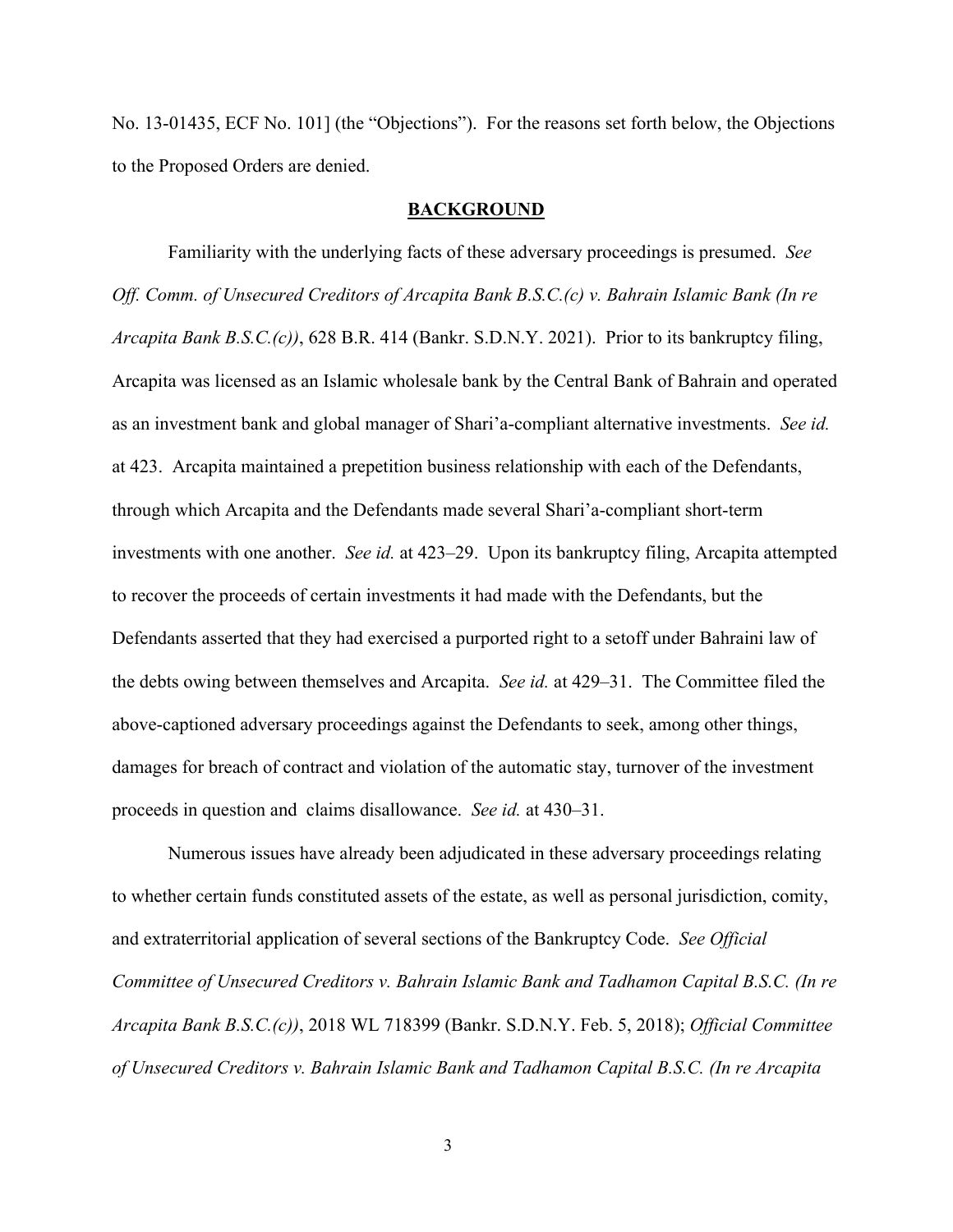*Bank B.S.C.(c))*, 575 B.R. 229 (Bankr. S.D.N.Y. 2017); *Official Committee of Unsecured Creditors v. Bahrain Islamic Bank and Tadhamon Capital B.S.C. (In re Arcapita Bank B.S.C.(c))*, 529 B.R. 57 (Bankr. S.D.N.Y. 2015); *Baeshen v. Arcapita Bank B.S.C.(c) (In re Arcapita Bank B.S.C.(c))*, 520 B.R. 15 (Bankr. S.D.N.Y. 2014). On April 23, 2021, this Court issued a *Memorandum of Decision* (the "Decision") granting the Committee's summary judgment motions and denying the Defendants' cross-motions for summary judgment in the respective adversary proceedings. *See generally In re Arcapita,* 628 B.R. 414.The Decision granted summary judgment to the Committee on its claims for breach of contract under Bahraini law and for turnover under Section 542(b) of the Bankruptcy Code. *See id.* at 476–79. While the Court also granted summary judgement on the Committee's claim for violation of the automatic stay under Section 362(a) of the Bankruptcy Code, it denied damages with respect to the stay violation. *See id.* at 479–481; *see also* Objections at 6.

## **A. Prejudgment Interest Generally**

Both the award of prejudgment interest and the rate at which it is set are matters within the discretion of the Court. *See Endico Potatoes v. CIT Grp./Factoring*, 67 F.3d 1063, 1071 (2d Cir. 1995) ("The decision whether to grant prejudgment interest and the rate used if such interest is granted are matters confided to the district court's broad discretion. . . .") (citations and quotations omitted). But while an award of prejudgment interest is discretionary, it should be awarded absent a sound reason to deny it. *See Savage & Assocs. v. Mandl (In re Teligent Inc.)*, 380 B.R. 324, 344 (Bankr. S.D.N.Y. 2008) (citations omitted). When determining whether prejudgment interest should be awarded, "courts in this Circuit look to the source of the law underlying plaintiff's claims: claims that arise out of federal law are governed by federal rules,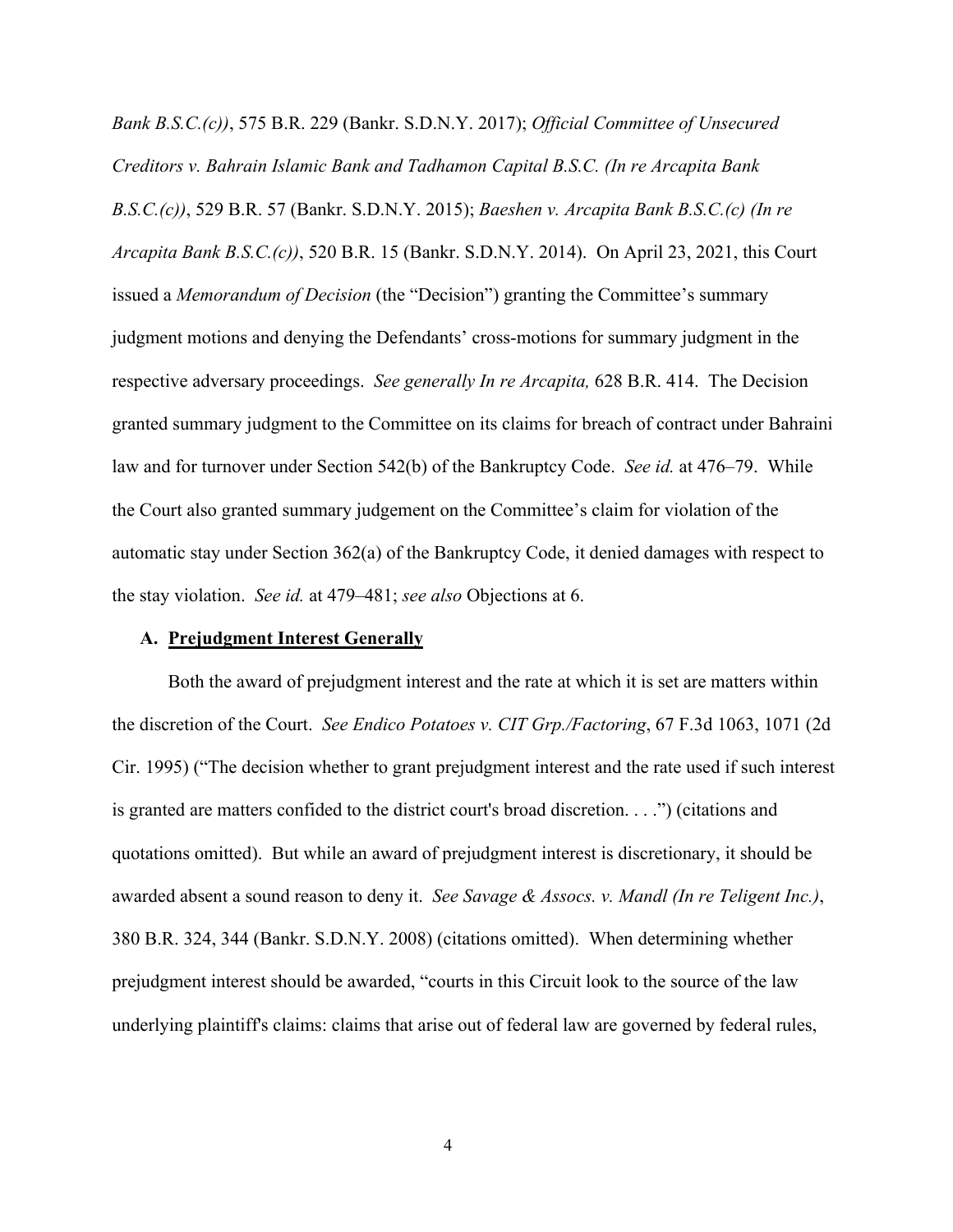claims arising out of state law are governed by state rules." *Kittay v. Korff (In re Palermo)*, 739 F.3d 99, 107 (2d Cir. 2014). In a determination on prejudgment interest, a court should consider:

(i) the need to fully compensate the wronged party for actual damages suffered, (ii) considerations of fairness and the relative equities of the award, (iii) the remedial purpose of the statute involved, and/or (iv) such other general principles as are deemed relevant by the court.

*Wickham Contracting Co., Inc. v. Local Union No. 3, Int'l Bhd. of Elec. Workers, AFL-CIO*, 955 F.2d 831, 834 (2d Cir. 1992). "Pre-judgment interest is not a penalty, but rather is viewed as delayed damages to be awarded as a component of compensation to the prevailing party." *Davis v. R.A. Brooks Trucking, Co. (In re Quebecor World (USA), Inc.)*, 491 B.R. 379, 389 (Bankr. S.D.N.Y. 2013). But "[a]wards of prejudgment interest must not result in over-compensation of the plaintiff." *Wickham*, 955 F.2d at 834.

The Committee requests a prejudgment interest rate equal to the New York state statutory rate of 9%. *See Off. Comm. of Unsecured Creditors' Reply in Supp. of its Proposed Order for Entry of J.* at 10 [Adv. No. 13-01434, ECF No. 100; Adv. No. 1-01435, ECF No. 102] (the "Reply"). The Defendants dispute that an award of prejudgment interest is appropriate, arguing that the payment of interest violates Islamic Shari'a. *See* Objections at 2. The Defendants further argue that there is no basis for applying the New York statutory rate, since the claims at issue arise under either Bahraini or U.S. federal law. *See id.* at 6. But if the Court does grant prejudgment interest, the Defendants contend that it should be set at the federal treasury rate under 28 U.S.C. § 1961(a), which they calculate to be 0.738% for the applicable time period. *See id.* at 4; *see also Defs.' Counter-Proposed Order Granting Pl.'s Mot. for Summ. J. and Denying Defs.' Cross-Mot. for Summ. J.*, attached as Exhibits A and B to the Objections; Hr'g Tr. at 32:15:16 (June 10, 2021) [Adv. No. 13-01434, ECF No. 101, Adv. No. 13-01435, ECF No. 103].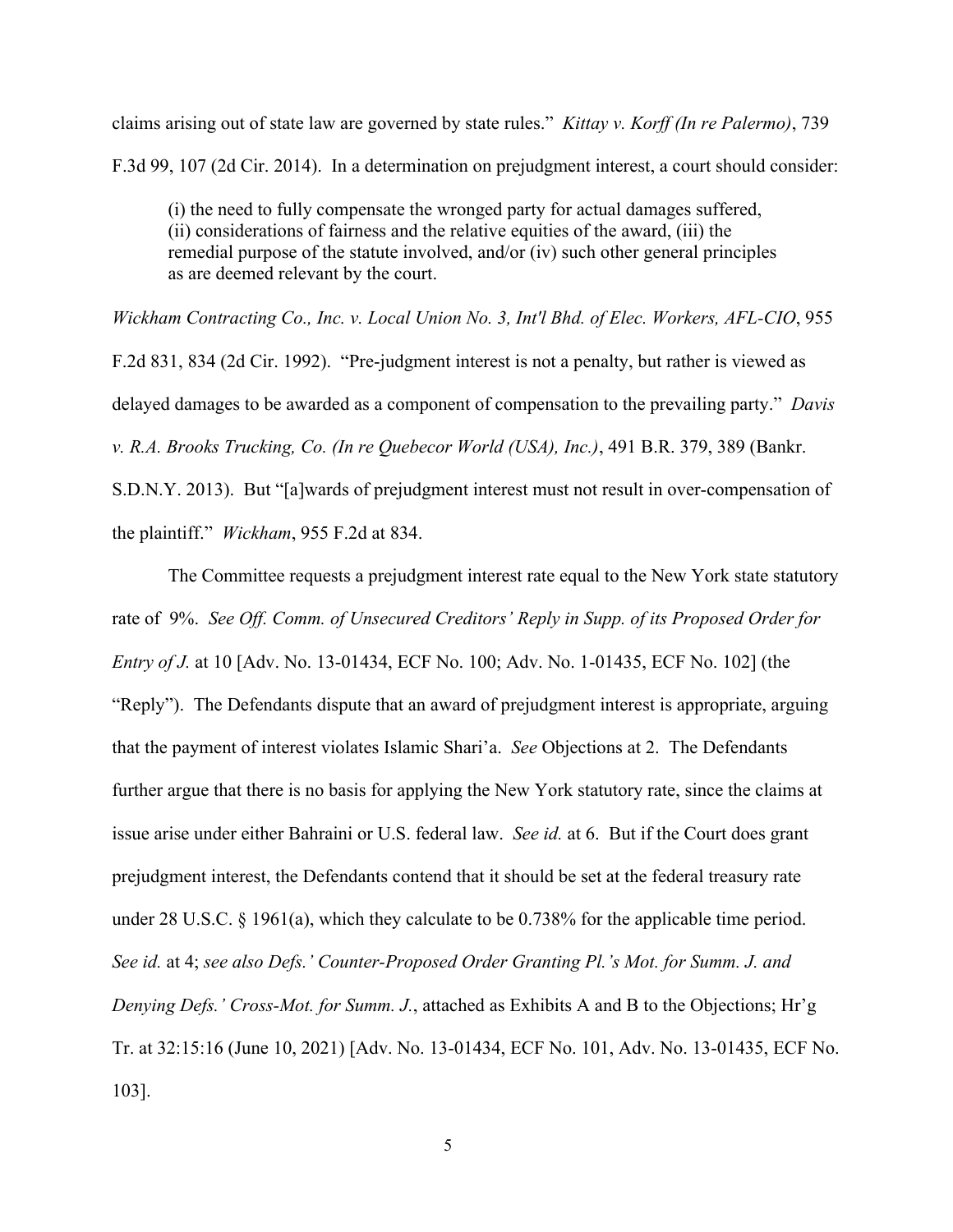In the current case, the governing law for the contracts is the law of the Kingdom of Bahrain, and the Court will therefore look to Bahraini law for guidance. *See PNCEF, LLC v. Omni Watch & Clock Co.*, 2010 U.S. Dist. LEXIS 102910, at \*19 (E.D.N.Y. Sep. 24, 2010) ("In a contract action with a choice of law provision, the substantive law of the chosen jurisdiction controls the award of prejudgment interest.") (citing *Valley Juice Ltd., Inc. v. Evian Waters of France, Inc*., 87 F.3d 604, 614 (2d Cir. 1996)). While Bahraini law does not specifically provide for prejudgment interest, Article 223 of the Bahraini Civil Code allows for parties to recover as a component of damages, "losses suffered by the creditor and profits of which he has been deprived" upon the breach of a contract. *Decl. of Kavon M. Khani in Supp. of the Off. Comm. of Unsecured Creditors' Mot. for Summ. J.*, Ex. X at Art. 223 [Adv. No. 13-01435, ECF No. 70]. Additionally, Article 140(a) of the Bahraini Civil Code provides that "[i]n bilateral binding contracts if one of the parties does not perform his obligation, the other party may . . . demand from the judge the performance . . . of the contract, with damages[.]" *Id.* at Art. 140. Article 188 of the Bahraini Civil Code further provides that a party that has received "that which is not due to him" in bad faith must "restitute in addition the interest and profit that he has gained or that he has failed to gain by neglect on the thing unduly received[.]" *Id.* at Art. 188. So while Bahraini law does not award interest, the Bahraini Civil Code provisions cited above are consistent with the compensatory purpose of prejudgment interest under American law in providing compensation to the wronged party. *See, e.g.*, *Brock v. Casey Truck Sales, Inc.*, 839 F.2d 872, 880 (2d Cir. 1988) ("[P]rejudgment interest obviously serves the compensatory purpose by making up for the delay in receiving the money . . . ."); *see also Wickham*, 955 F.2d at 833.

The Court believes that compensation in the form of prejudgment interest is appropriate in the circumstances of these cases. The Defendants have withheld the money owed to the

6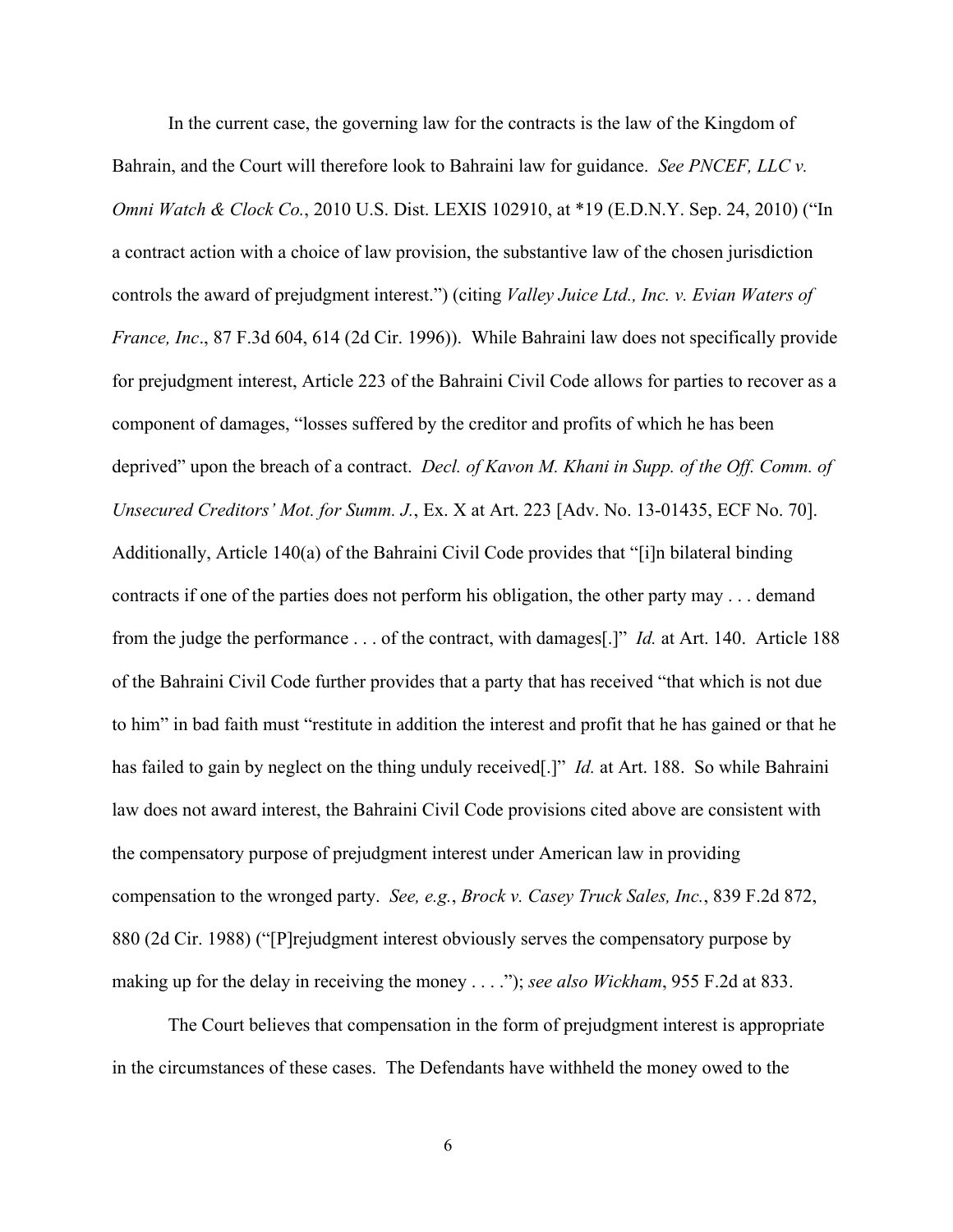Debtors for close to a decade—and indeed still has not been paid. This is true despite the direction of the Central Bank of Bahrain to the Defendants to return the funds to Arcapita. *See In re Arcapita*, 628 B.R. at 426–30. During that time, the estate has been deprived of the use of these funds. Thus, not only was the money unavailable for distribution to the Debtors' creditors and equity holders, but it was also unavailable for the administration of the Debtors' bankruptcy case. *See Wickham*, 955 F.2d at 834 (noting that prejudgment interest is a function of, among other things, the need to compensate the wronged party for damages and considerations of fairness and the equities of the award). Indeed, the Debtors were eventually forced to borrow funds to administer the cases under a debtor-in-possession financing facility. *See generally Debtors' Mot. to Enter Into and Perform Under DIP Agreement* [Case No. 12-11076, ECF No. 690].

#### **B. Appropriate Rate for Prejudgment Interest**

Having determined that the Committee is entitled to prejudgment interest, the question now is the rate for such interest. The Second Circuit has offered helpful guidance on this question:

The suitability of that postjudgment rate for an award of prejudgment interest will depend on the circumstances of the individual case, and the court need not limit the award of prejudgment interest to the rate at which the injured party would have lent money to the government. The court may, for example, consider whether the plaintiff would have invested the money at some higher rate . . . or it may take into account the rate of interest the defendant would have had to pay to borrow the money it withheld from the plaintiff . . . .

*Jones v. UNUM Life Ins. Co. of Am.*, 223 F.3d 130, 139–40 (2d Cir. 2000). For example, this

Court has applied these principles in *Ames Merch. Corp. v. Unical Enters. (In re Ames Dep't* 

*Stores)*, 2010 Bankr. LEXIS 5115, at \*3–4 (Bankr. S.D.N.Y. Sep. 10, 2010). In *Ames*, the Court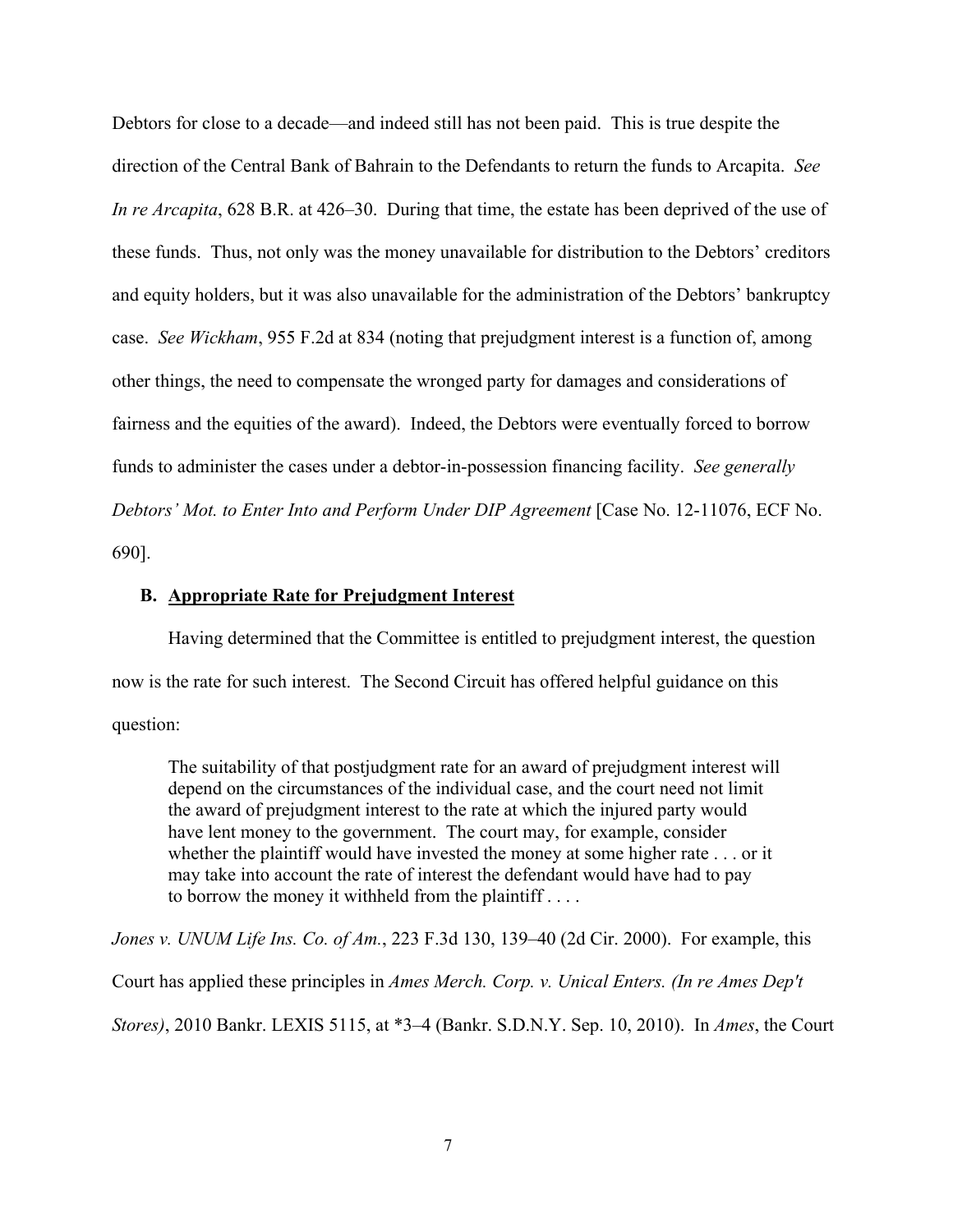concluded that these considerations weighed in favor of awarding prejudgment interest. As it explained:

Ames has been denied the funds that went out to defendant Unical for many years, and, in the early years of this case, needed to borrow money under its DIP financing facility; it is only fair to compensate it, at least to some extent, for the incremental interest expense it thereby had to incur. And the remedial purpose of the statute is to recover funds from favored creditors for the benefit of the creditor community generally, and it is unfair for the remainder of the creditor community to subsidize a losing preference defendant by providing what is in essence an interest-free loan.

## *Id.*

The Committee argues that because the governing law—here the law of Bahraini—does not set a specific rate for damages in these circumstances, the Court should exercise its discretion to apply the New York statutory interest rate. The Defendants argue for the much lower federal treasury rate under 28 U.S.C. § 1961(a), which they calculate at 0.738% for the applicable period of time. In assessing these competing views, the Court will look to the law applicable to the claims here, the facts of the case and the connection to New York.

## 1. Causes of Action

This Court's Decision granted summary judgment to the Committee on two of its claims: (i) breach of contract under Bahraini law, and (ii) turnover under Section 542(b) of the Bankruptcy Code. *See In re Arcapita*, 628 B.R at 476–79.

With respect to the breach of contract claim, state law generally governs the calculation of prejudgment interest on state law breach of contract claims. *See Adrian v. Town of Yorktown*, 620 F.3d, 104, 107 (2d Cir. 2010) (citing *Marfia v. T.C. Ziraat Bankasi*, 147 F.3d 83, 90 (2d Cir. 1998). The Court here looks to the concept of compensation incorporated in Bahraini law, which is the applicable law under the contracts in question. *See* Reply at 3. As for the Committee's request for turnover under Section 542(b), a turnover action pursuant to the Bankruptcy Code is

8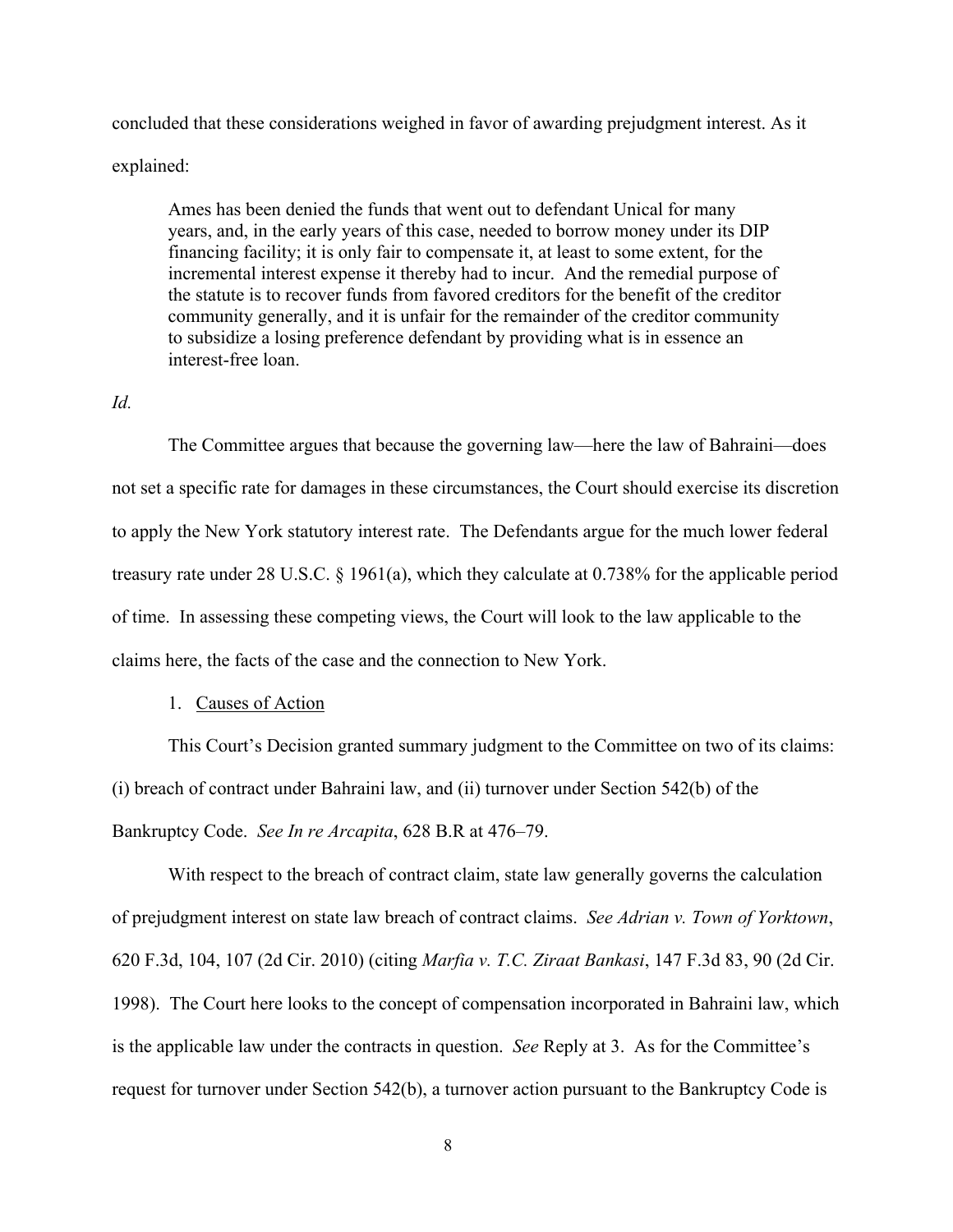the mechanism for monetizing the receivable owed to the estate. But while "[a] turnover claim is asserted as a matter of federal bankruptcy law . . . the underlying property rights that are enforced through a turnover claim are governed by state law." *Tapmasters Hoboken, LLC v. Blackrock Millwork Co., LLC (In re Tapmasters Chelsea, LLC)*, 621 B.R. 580, 584 (Bankr. S.D.N.Y. 2020). As courts have considered the relevant state law when calculating prejudgment interest for a turnover claim, the Court here will look to the Bahraini law cited above that is designed to compensate the wronged party.

#### 2. Facts of the Case

 In keeping with the compensatory rationale of both Bahraini and U.S. law, the Court looks to the specific facts of these cases to determine the appropriate rate of prejudgment interest, specifically the lost profit opportunities to the Arcapita estate and any costs that the estate suffered as a result of being deprived of the funds. The Committee identifies three other interest rates that are particularly relevant to the Court's analysis.

First, the Committee points to the rate of return that was available in the Bahraini investment market during the near decade of time that the money has been held by the Defendants. The Committee notes that the most fitting point of reference is a \$12 million placement that Tadhamon made with Arcapita in November 2011 for a six month term. *See In re Arcapita*, 628 B.R. at 426. The expected profit on that placement was \$485,333.33, which the Committee notes equals a return of approximately 4.04% over six months or 8.08% on an annualized basis. *See id.*; *see also* Reply at 14; Hr'g Tr. 14:1–12 (June 10, 2021). The Defendants counter that the most appropriate rates are those set in the transactions that were actually at issue in the summary judgement decision, which range from .55 percent to two percent. *See* Objections at 9. But these transactions were extremely short term financings of two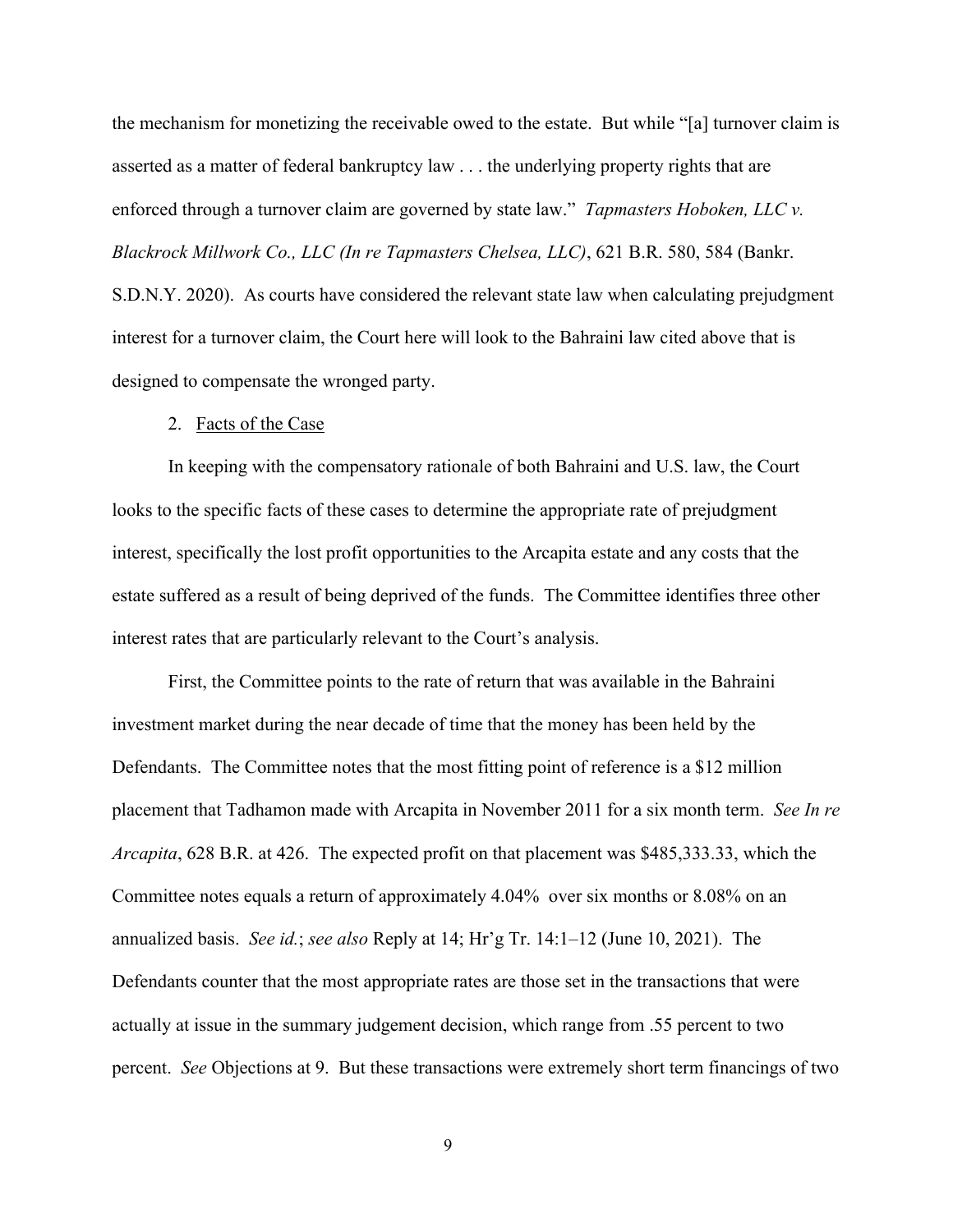to four weeks each, *see In re Arcapita,* 628 B.R. at 423–29, and the Court finds the annualized rate cited by the Committee to be more appropriate. Indeed, the interest rate urged by the Defendants would appear to severely undercompensate the estate.

Second, the Committee cites the cost of the debtor-in-possession financing in this case. The facility was in the form of a commodity murabaha, which did not specify a traditional rate of interest to remain Shari'a compliant. *See Debtors' Mot. to Enter Into and Perform Under DIP Agreement* at 14–15.But the profit rate on the transaction was pegged to LIBOR plus ten percent, with a two percent LIBOR floor, resulting in a rate of return of not less than twelve percent. *See id.* at 7.

Third, the Committee looks to the rate of return that could have been achieved if the funds in question had been invested elsewhere. *See Comm. of Unsecured Creditors of Interstate Cigar Co. v. Interstate Distribution, Inc. (In re Interstate Cigar Co.)*, 2002 Bankr. LEXIS 781, at \*14 (Bankr. E.D.N.Y. July 26, 2002) (in setting an award of prejudgment interest, noting that "[i]t is also appropriate to look at the rate of interest which the Debtor would have enjoyed had the Debtor been able to invest an amount equal to the judgment" and that "during the time period running from the date of the complaint to the present, the stock market enjoyed sizeable gains, even including the recent downturn"). For example, the Committee notes that if the transaction proceeds had been conservatively invested in an S&P 500 index fund during the period of time in question, the Arcapita estate would have realized annualized returns of 12.375%. *See* Reply at 14 (citing to https://dqydj.com/sp-500-return-calculator/, and calculating return for the period of April 2012 – April 2021). An investment in the Dow Jones Industrial Average would have realized annualized returns of 11.072%. *See id.* (citing to https://dqydj.com/dow-jones-returncalculator/, and calculating return for the period of April 2012 – April 2021). And investment in

10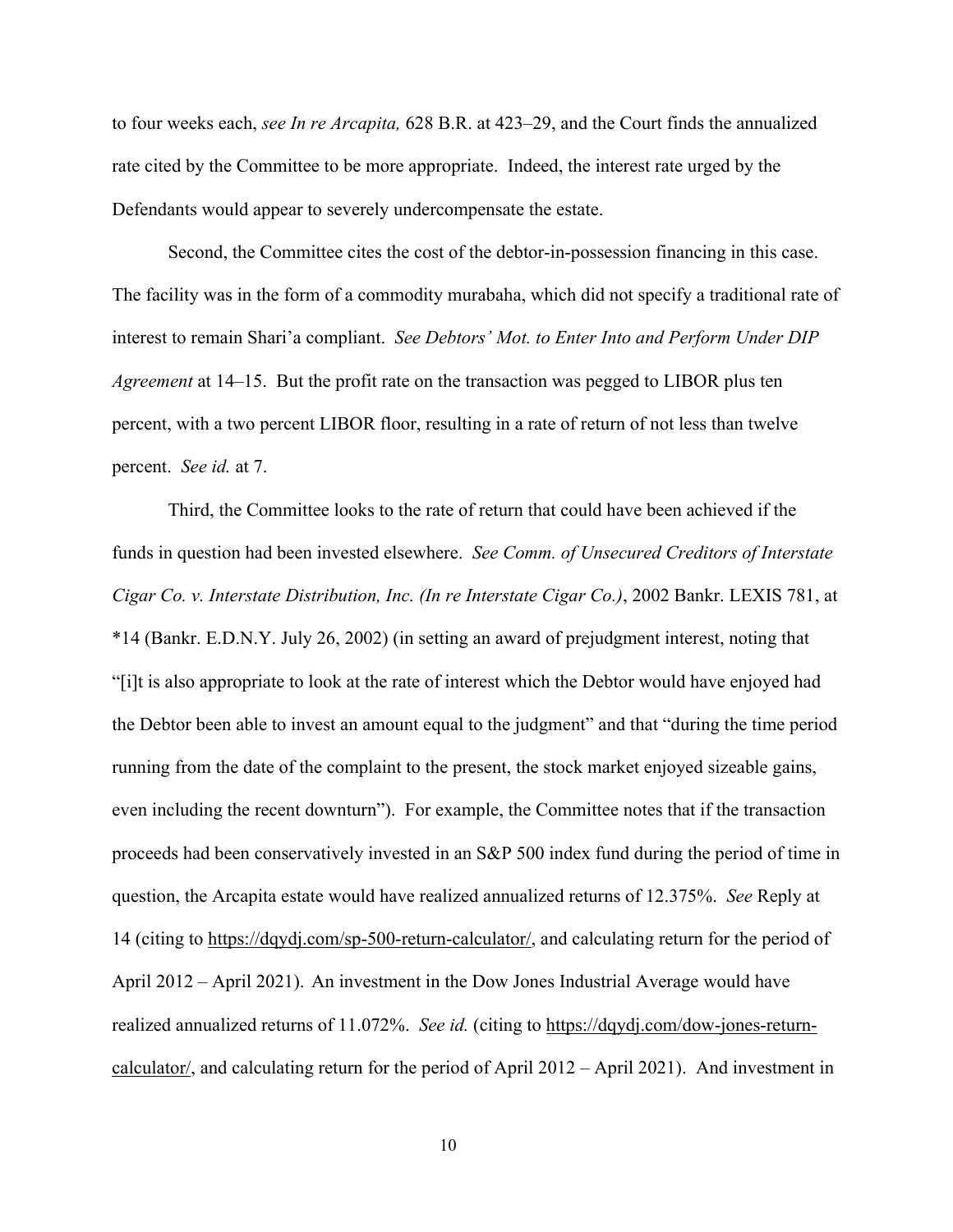the Russell 2000 would have realized annualized returns of 13.13%. *See id.* (citing to https://www.customstockalerts.com/stockReturnCalculator, and calculating a return for the period of April 2012 – April 2021). All of these returns are significantly above the 9% interest requested by the Committee.

#### 3. Connection to New York

As noted above, the Committee argues that the interest rate be set at the New York statutory rate of 9%, asserting that the New York statutory rate is appropriate because New York is the state in which this Court sits. The Defendants assert that these cases are unrelated to New York. But as the District Court noted in its decision in these cases on personal jurisdiction, the Defendants' use of New York correspondent bank accounts to receive funds from Arcapita constituted the transaction of business in New York and met the threshold of minimum contacts necessary to assert personal jurisdiction over the Defendants. *See Official Comm. of Unsecured Creditors of Arcapita Bank B.S.C.(c) v. Bahrain Islamic Bank (In re Arcapita Bank B.S.C.(c))*, 549 B.R. 56, 67–71 (S.D.N.Y. 2016), *rev'g Official Comm. of Unsecured Creditors of Arcapita Bank B.S.C.(c) v. Bahrain Islamic Bank (In re Arcapita Bank B.S.C.(c))*, 529 B.R. 57 (Bankr. S.D.N.Y. 2015). The District Court noted the importance of the New York connections in this proceeding, citing "[t]he Banks' deliberate choice to utilize the New York correspondent bank accounts and, more generally, New York's and the United States's banking system . . . ." *In re Arcapita*, 549 B.R. at 70. The District Court further stated that "the Banks deliberately chose to effectuate the Placements by directing the transfer of millions of dollars through New York." *Id.* at 71. In any event, the Court does not rest its decision on the appropriate rate of prejudgment interest solely on this dispute's connection to New York. Rather, the Court considers the New York statutory rate as one of several factors in exercising its discretion to set an appropriate rate,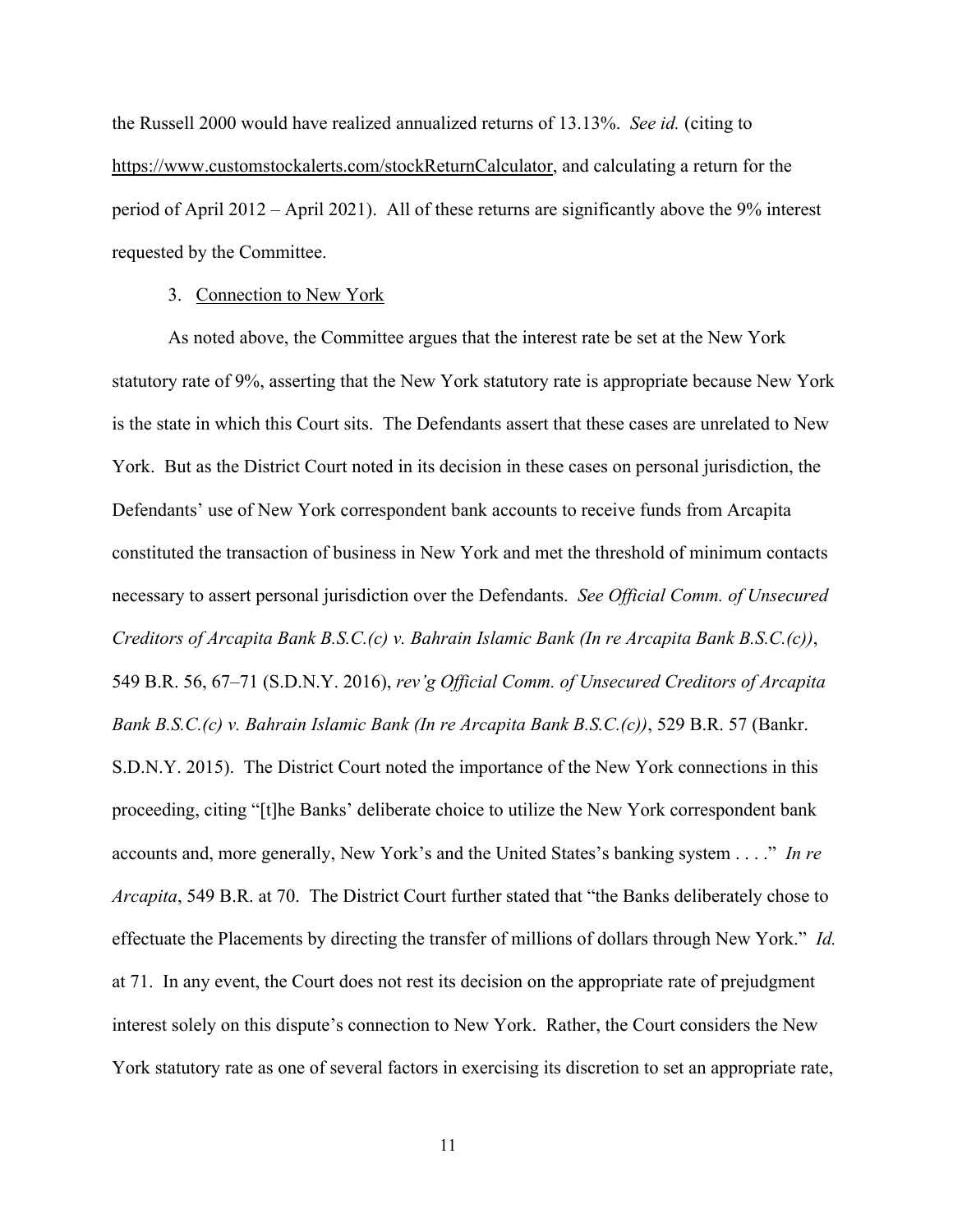along with the other factors unique to this case discussed above, including the rate of return available in the Bahraini investment market, the cost of the Debtors' debtor-in-possession financing in its bankruptcy case and the rate of return generally available during this time.

Considering New York's connection to the suit—as recognized by the District Court and the other factors identified above, the Court finds it appropriate to set the rate of prejudgment interest at the rate of 9% requested by the Committee.

## **C. Defendants' Requested Language Regarding Claims**

 The Defendants request that language be added to the Proposed Orders that provides each Defendant with an allowed general unsecured claim against the Debtors' bankruptcy estate for the amount of the returned investment proceeds upon satisfaction of the judgment in full in these adversary proceedings. The Proposed Orders merely contain general language that reserves the Defendants' rights against the Debtors' bankruptcy estate upon payment of the judgment. *See* Proposed Orders ¶ V.

 At the hearing on these Proposed Orders, the Defendants argued for this language as the corollary to the Committee's request for claims disallowance under Section 502. *See* Hr'g Tr. 38:24–39:1 (June 10, 2021). But the Court did not grant the Committee's request for claims disallowance in its Decision and similarly will not include the Defendants' requested language here. *See In re Arcapita*, 628 B.R. at 479 n.67; Hr'g Tr. 39:2–11. The status of the claims remains to be determined based on how the case proceeds, and all parties reserve their rights with respect to this issue.<sup>3</sup>

<sup>3</sup> The Court has reviewed the other arguments contained in the Objections and rejects them as without merit.